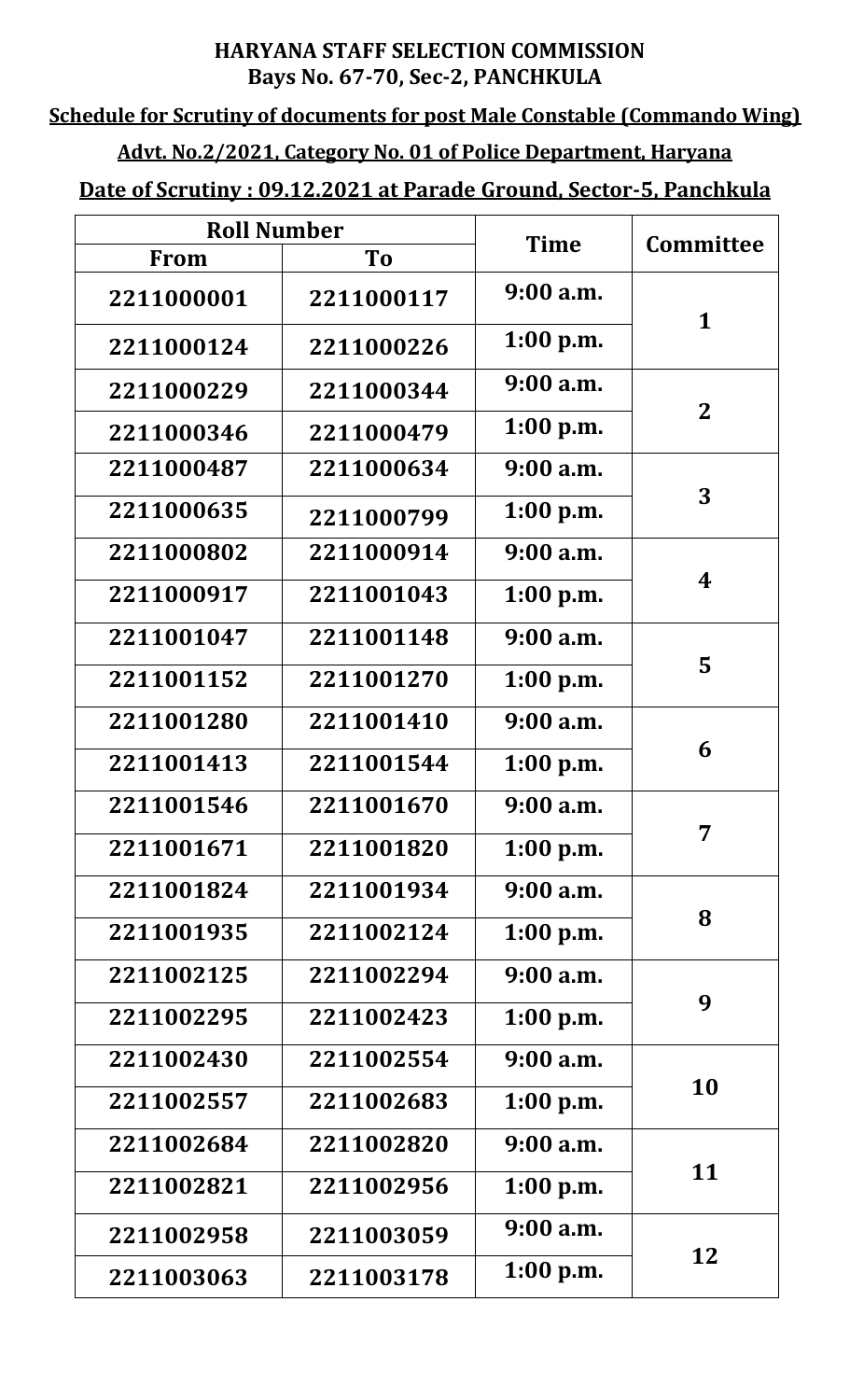| 2211003181 | 2211003312 | 9:00a.m.    | 13 |
|------------|------------|-------------|----|
| 2211003313 | 2211003426 | $1:00$ p.m. |    |
| 2211003436 | 2211003550 | $9:00$ a.m. | 14 |
| 2211003553 | 2211003667 | 1:00 p.m.   |    |
| 2211003668 | 2211003767 | $9:00$ a.m. | 15 |
| 2211003768 | 2211003889 | $1:00$ p.m. |    |
| 2211003890 | 2211004022 | $9:00$ a.m. | 16 |
| 2211004023 | 2211004141 | $1:00$ p.m. |    |
| 2211004144 | 2211004283 | $9:00$ a.m. | 17 |
| 2211004285 | 2211004441 | 1:00 p.m.   |    |
| 2211004446 | 2211004577 | $9:00$ a.m. | 18 |
| 2211004578 | 2211004701 | 1:00 p.m.   |    |
| 2211004704 | 2211004828 | $9:00$ a.m. | 19 |
| 2211004831 | 2211004975 | 1:00 p.m.   |    |
| 2211004982 | 2211005097 | $9:00$ a.m. | 20 |
| 2211005106 | 2211005219 | $1:00$ p.m. |    |
| 2211005222 | 2211005352 | $9:00$ a.m. | 21 |
| 2211005355 | 2211005482 | 1:00 p.m.   |    |
| 2211005483 | 2211005609 | $9:00$ a.m. | 22 |
| 2211005614 | 2211005753 | 1:00 p.m.   |    |
| 2211005759 | 2211005897 | $9:00$ a.m. |    |
| 2211005901 | 2211006037 | 1:00 p.m.   | 23 |
| 2211006041 | 2211006176 | $9:00$ a.m. | 24 |
| 2211006178 | 2211006347 | 1:00 p.m.   |    |
| 2211006349 | 2211006493 | $9:00$ a.m. | 25 |
| 2211006494 | 2211006641 | $1:00$ p.m. |    |
| 2211006648 | 2211006791 | $9:00$ a.m. | 26 |
| 2211006793 | 2211006909 | $1:00$ p.m. |    |
| 2211006912 | 2211007057 | $9:00$ a.m. | 27 |
| 2211007060 | 2211007209 | 1:00 p.m.   |    |